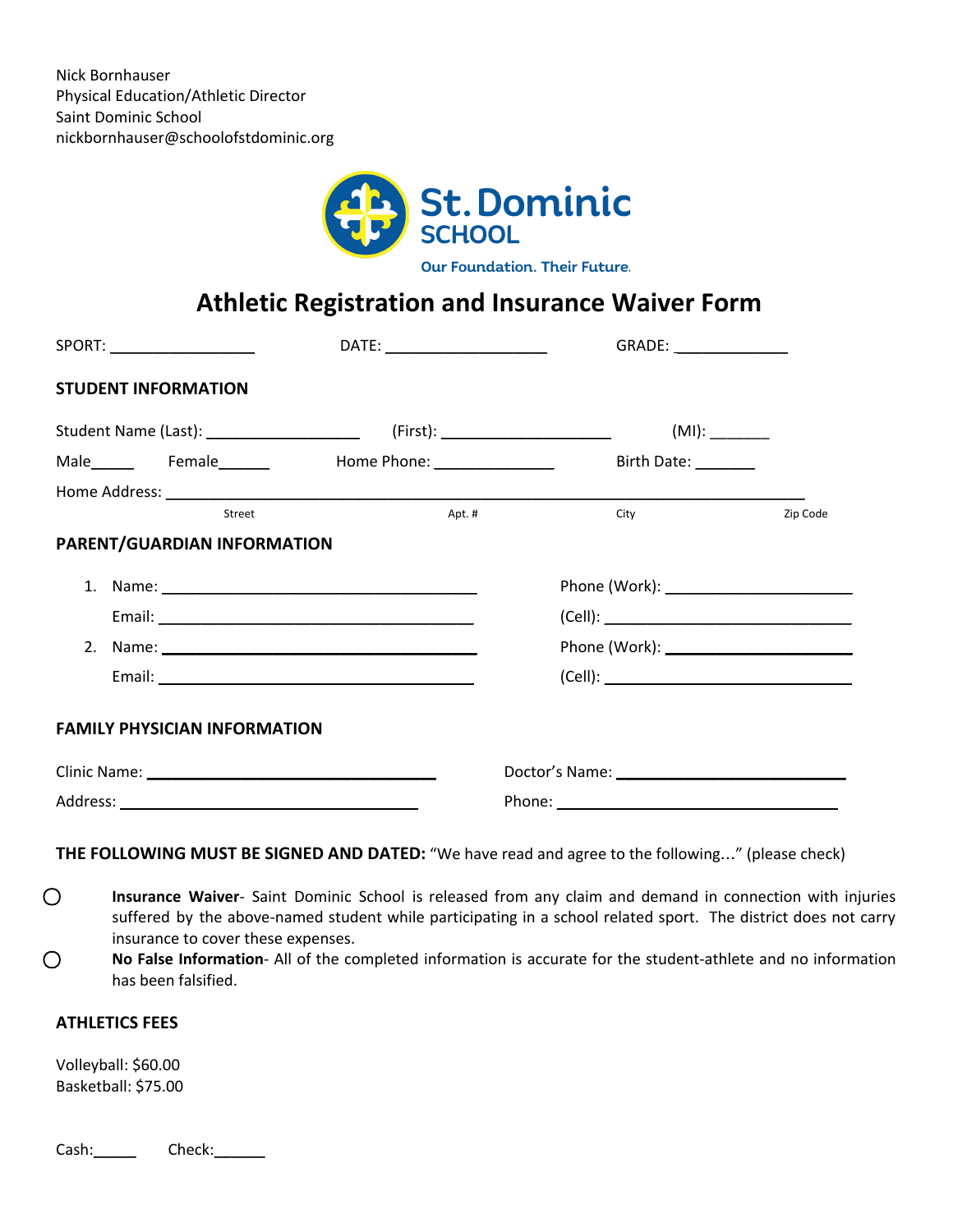

Maximum of 4 user fees per year, per family. Fees can be waived on the basis of undue hardship or family.

\_\_\_\_\_\_\_\_\_\_\_\_\_\_\_\_\_\_\_\_\_\_\_\_\_\_\_\_\_ \_\_\_\_\_\_\_\_\_\_\_\_\_\_\_\_\_\_\_\_\_\_\_\_\_\_\_\_\_\_\_\_ \_\_\_\_\_\_\_\_\_\_\_ Parent/Guardian Signature The Student Signature Date Date **Saint Dominic School Emergency Information Card** Grade\_\_\_\_\_ Sport\_\_\_\_\_\_\_\_\_\_\_\_\_\_\_\_\_\_\_\_\_\_ School Year\_\_\_\_\_\_\_\_\_\_\_\_\_\_\_\_\_\_ Name\_\_\_\_\_\_\_\_\_\_\_\_\_\_\_\_\_\_\_\_\_\_\_\_\_\_\_\_\_\_\_\_\_\_\_ Student ID #\_\_\_\_\_\_\_\_\_\_\_\_\_\_\_\_\_\_\_\_\_\_ Birth Date\_\_\_\_\_\_\_\_\_\_\_\_\_\_\_\_\_ Male\_\_\_\_\_\_ Female\_\_\_\_\_\_ Address\_\_\_\_\_\_\_\_\_\_\_\_\_\_\_\_\_\_\_\_\_\_\_\_\_\_\_\_\_\_\_\_\_\_\_\_\_\_\_\_ City\_\_\_\_\_\_\_\_\_\_\_\_\_ Zip\_\_\_\_\_\_\_\_ 1) Parent/Guardian Name\_\_\_\_\_\_\_\_\_\_\_\_\_\_\_\_\_\_\_\_ Home #\_\_\_\_\_\_\_\_\_\_\_\_\_\_ \_ Cell #\_\_\_\_\_\_\_\_\_\_\_\_\_\_\_\_\_\_ Work #\_\_\_\_\_\_\_\_\_\_\_\_\_\_\_\_ \_ Email Address: Home\_\_\_\_\_\_\_\_\_\_\_\_\_\_\_\_\_\_\_\_\_\_ Work\_\_\_\_\_\_\_\_\_\_\_\_\_\_\_\_\_\_ 2) Parent/Guardian Name\_\_\_\_\_\_\_\_\_\_\_\_\_\_\_\_\_\_\_\_ Home #\_\_\_\_\_\_\_\_\_\_\_\_\_\_ \_ Cell #\_\_\_\_\_\_\_\_\_\_\_\_\_\_\_\_\_\_ Work #\_\_\_\_\_\_\_\_\_\_\_\_\_\_\_\_ \_ Email Address: Home\_\_\_\_\_\_\_\_\_\_\_\_\_\_\_\_\_\_\_\_\_\_ Work\_\_\_\_\_\_\_\_\_\_\_\_\_\_\_\_\_\_ Emergency Info: Name\_\_\_\_\_\_\_\_\_\_\_\_\_\_\_\_\_\_\_\_\_\_\_ Home #\_\_\_\_\_\_\_\_\_\_\_\_\_\_ Cell #\_\_\_\_\_\_\_\_\_\_\_\_\_\_\_\_\_\_ Doctor\_\_\_\_\_\_\_\_\_\_\_\_\_\_\_\_\_\_\_\_\_\_\_\_\_\_ Clinic\_\_\_\_\_\_\_\_\_\_\_\_\_\_\_\_\_\_\_\_\_\_ Phone\_\_\_\_\_\_\_\_\_\_\_\_\_\_\_\_\_ Dentist\_\_\_\_\_\_\_\_\_\_\_\_\_\_\_\_\_\_\_\_\_\_\_\_\_ Clinic\_\_\_\_\_\_\_\_\_\_\_\_\_\_\_\_\_\_\_\_\_\_ Phone\_\_\_\_\_\_\_\_\_\_\_\_\_\_\_\_\_ Hospital Preference\_\_\_\_\_\_\_\_\_\_\_\_\_\_\_\_\_\_\_\_ Insurance Co\_\_\_\_\_\_\_\_\_\_\_\_\_\_\_\_ Policy #\_\_\_\_\_\_\_\_\_\_\_\_\_\_\_\_ Medical limitations, concerns, and/or allergies \_\_\_\_\_\_\_\_\_\_\_\_\_\_\_\_\_\_\_\_\_\_\_\_\_\_\_\_\_\_\_\_\_\_\_\_\_\_\_\_\_\_\_\_\_\_\_\_\_\_\_\_\_\_\_\_\_\_\_\_\_\_\_\_\_\_\_\_\_\_\_\_\_\_\_\_\_\_\_\_\_\_\_\_\_\_\_\_\_\_\_\_\_\_\_\_\_\_ \_\_\_\_\_\_\_\_\_\_\_\_\_\_\_\_\_\_\_\_\_\_\_\_\_\_\_\_\_\_\_\_\_\_\_\_\_\_\_\_\_\_\_\_\_\_\_\_\_\_\_\_\_\_\_\_\_\_\_\_\_\_\_\_\_\_\_\_\_\_\_\_\_\_\_\_\_\_\_\_\_\_\_\_\_\_\_\_\_\_\_\_\_\_\_\_\_\_

\_\_\_\_\_\_\_\_\_\_\_\_\_\_\_\_\_\_\_\_\_\_\_\_\_\_\_\_\_\_\_\_\_\_\_\_\_\_\_\_\_\_\_\_ \_\_\_\_\_\_\_\_\_\_\_\_ \_\_\_\_\_\_\_\_\_\_\_\_\_\_\_\_ (Parent/Guardian Signature) (Date) (AD Clearance) The following must be answered by the parent/guardian: 1) Has the student been hospitalized in the last year? The student of the student of the NO 2) Major injury in the last year? The second second second second second second second second second second second second second second second second second second second second second second second second second second se 3) Found to have one organ that is usually paired? (i.e. only one kidney) YES NO 4) Required medication on a daily or episodic basis? (i.e. diabetic or asthma) YES NO 5) Been knocked unconscious, had a concussion, or had a head injury within the last year? YES NO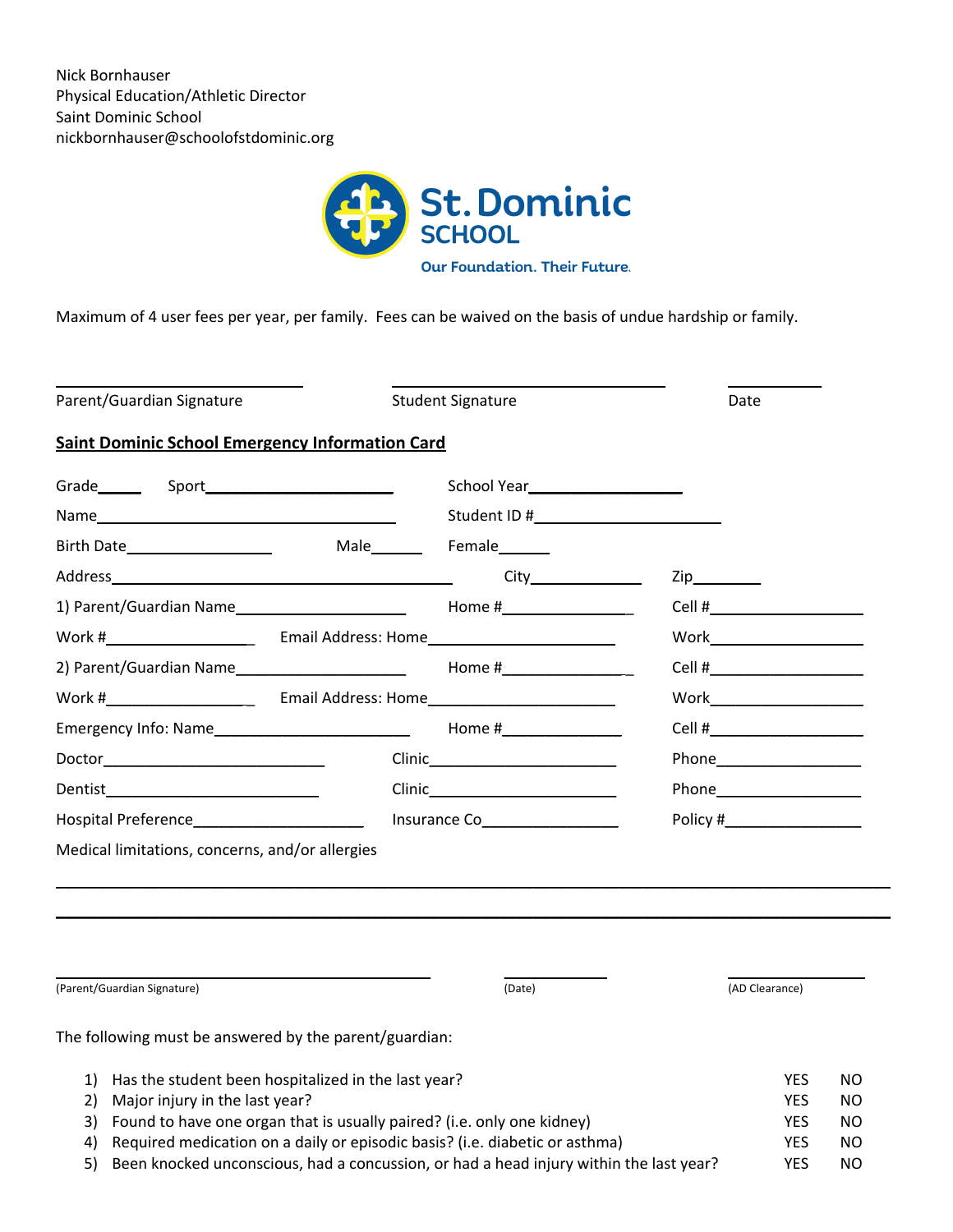

**Our Foundation. Their Future.** 

| 6) Fainted, blacked out, experienced dizziness or chest pain while exercising in the last year? | YES.       | NO. |
|-------------------------------------------------------------------------------------------------|------------|-----|
| 7) Are there any weight losses or nutritional issues to consider?                               | YFS        | NO. |
| 8) Do you know of or believe there is any health reason why this student should                 |            |     |
| not participate in interscholastic athletics?                                                   | <b>YFS</b> | NO. |

If you answered, YES, to any of the above questions, please explain below:

## **PARENT CODE OF CONDUCT**

I hereby pledge to provide positive support, care and encouragement for my child participating in sports at St. Dominic School by adhering to the following code of behavior. I will…

- 1) Ensure safe and prompt transportation for my child to and fro athletic activities
- 2) Encourage good sportsmanship by demonstrating positive support for all players, coaches, and officials at every game, practice, or other St. Dominic youth sports event.
- 3) Place the emotional and physical well-being of my child ahead of my personal desire to win.
- 4) Insist that my child play in a safe and healthy environment.
- 5) Provide support for the coaches and officials working with my child to provide a positive, enjoyable experience for all.
- 6) Demand a drug, alcohol, and tobacco-fee sports environment for my child and agree to assist by refraining from their use at all St. Dominic youth sports events.
- 7) Remember that the game is for the student-athletes and not for the adults.
- 8) Do my very best to make youth sports fun for my child.
- 9) Ask my child to treat other players, coaches, fans, and officials with respect regardless of race, sex, creed, or ability.
- 10) Promise to help my child enjoy the youth sports experience within my personal constraint by assisting with coaching, bring a respectful fan, providing transportation or whatever else I am capable of doing to support the program.

## **PLAYER CODE OF CONDUCT**

I hereby pledge to follow the conduct stated below in sports at St. Dominic School by adhering to the following code of behavior. I will…

- 1) Respect the rights and beliefs of others and will treat others with courtesy and consideration.
- 2) Be fully responsible for my own actions and the consequences of my own actions.
- 3) Respect the property of others.